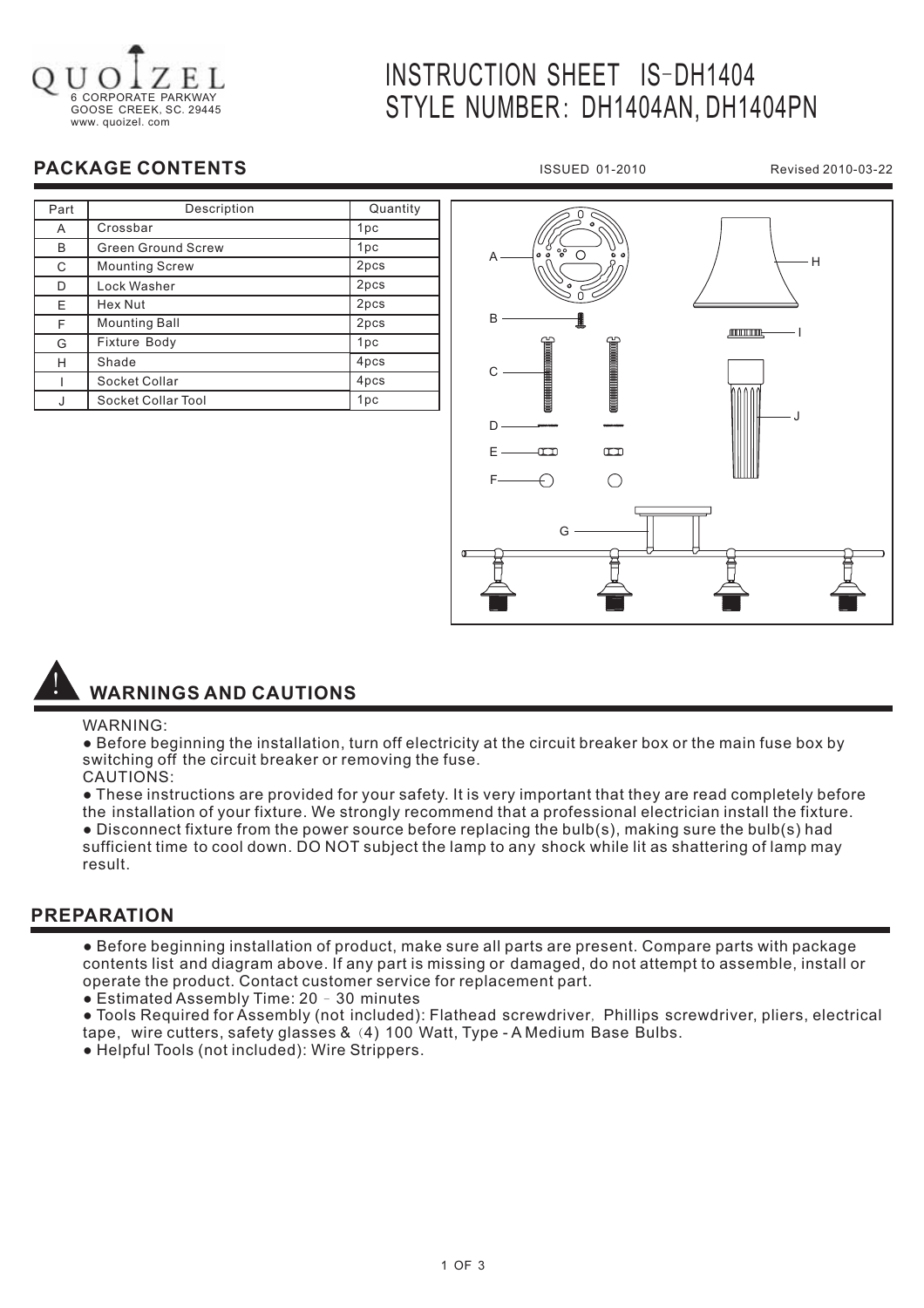#### **STEP 1**:

- a. Screw the Mounting Screws into the Crossbar, place the Lock Washers over the Mounting Screws and thread the Hex Nuts onto the Mounting Screws as shown. Secure the position of the Mounting Screws by tightening the Hex Nuts against the Crossbar .
- b. Secure the Crossbar to the Outlet Box with Outlet Box Screws .



#### **STEP 2**:

\*Use Wire Connectors (not supplied) to connect the . wires

- a. Connect the House Ground Wire to the Fixture Ground Wire.
- b. Connect the House White (or Ribbed) Wire to the Fixture Supply Wire (White or Ribbed Side).
- c. Connect the House Black (or Red) Wire to the Fixture Supply Wire (Black or Smooth Side).
- d. Wrap each connection with approved electrical tape and . Box carefully stuff all of the connected wires into the Outlet



#### **STEP 3**:

a. Place the Backplate over the (2) Mounting Screws and secure with (2) Mounting Balls. Hand-tighten until snug.